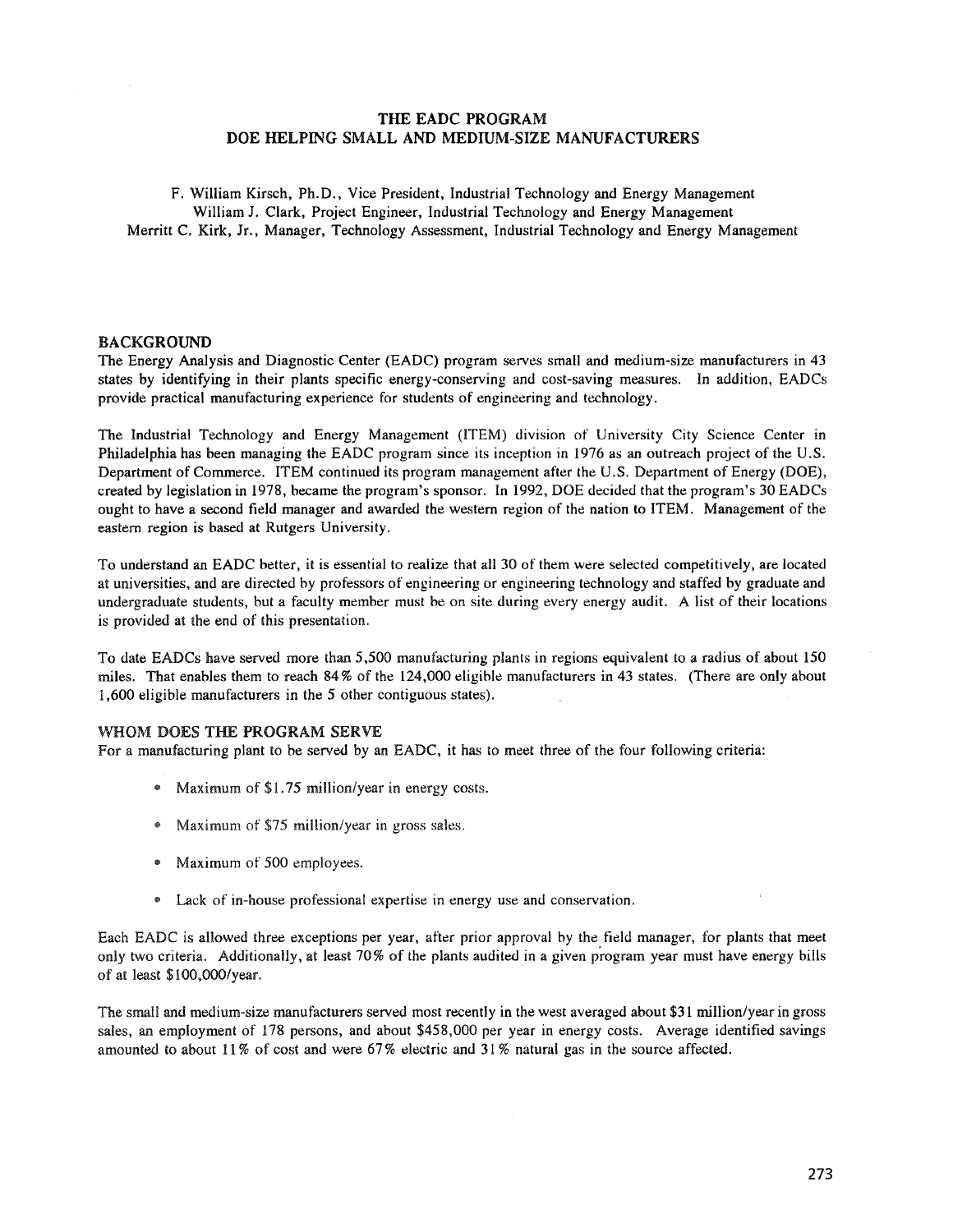Following an analysis of an energy audit performed by an EADC, the manufacturer receives a report that details specific energy-conserving and cost-saving recommendations and includes financial and technological justifications of each measure recommended. ITEM's engineers review and prepare a critique of every energy audit in the western region. In addition to recommending energy conservation opportunities, EADCs are required to report later on the implementation of their recommendations to each plant.

### SUMMARY OF COST SAVING MEASURES AND INDUSTRIES SERVED

Recommendations for energy conservation and cost savings can be organized into eight broad classifications. These measures, along with their associated recommended cost savings (constant 1993 dollars) and percentages of achieved .implementation are shown in Table 1 for plants served by an EADC between 1981 and 1993. It is evident from Table 1 that some types of measures contribute more to the total recommended cost savings than others. For example, four types of measures led the others and accounted for about 78 % of the total recommended cost savings; they are (together with examples):

- .. Utility Supply (Optimize plant power factors, restructure rate schedules, eliminate compressed air leaks.)
- Process Equipment and Changes (Use energy efficient motors, belts, drives. Insulate equipment, modify refrigeration system. Exchange heat from hot process effluents. Replace inefficient equipment.)
- .. Buildings and Grounds (Install more efficient lighting, improve space conditioning.)
- Alternate Sources (Substitute more economical fuels.)

A similar analysis can be based on the types of rnanufacturers served. These data are presented in Table 2 and are organized by 2-digit SIC for plants served between 1981 and 1993. Eight industries that have historically led the others in recommended (and implemented) cost savings account for ahout 72 % of the recommended amounts in Table 2; they are:

| <b>SIC</b> | Description                                |
|------------|--------------------------------------------|
| 20         | Food and kindred products                  |
| 22         | Textile mill products                      |
| 24         | Lumber and wood products                   |
| 30         | Rubber and miscellaneous plastics products |
| 32         | Stone, clay, glass, and concrete products  |
| 33         | Primary metal products                     |
| 34         | Fabricated metal products                  |
| 35         | Machinery, except electrical               |
|            |                                            |

## VERIFICATION AND ANALYSIS OF SAVINGS

On a cumulative basis, EADCs have generated almost \$25 in implemented cost savings to manufacturers for every federal dollar invested in the program. We calculate that the federal government has received about \$6.25 for every federal dollar invested in the program. That return comes from taxes levied on the manufacturers' cost savings or incremental income.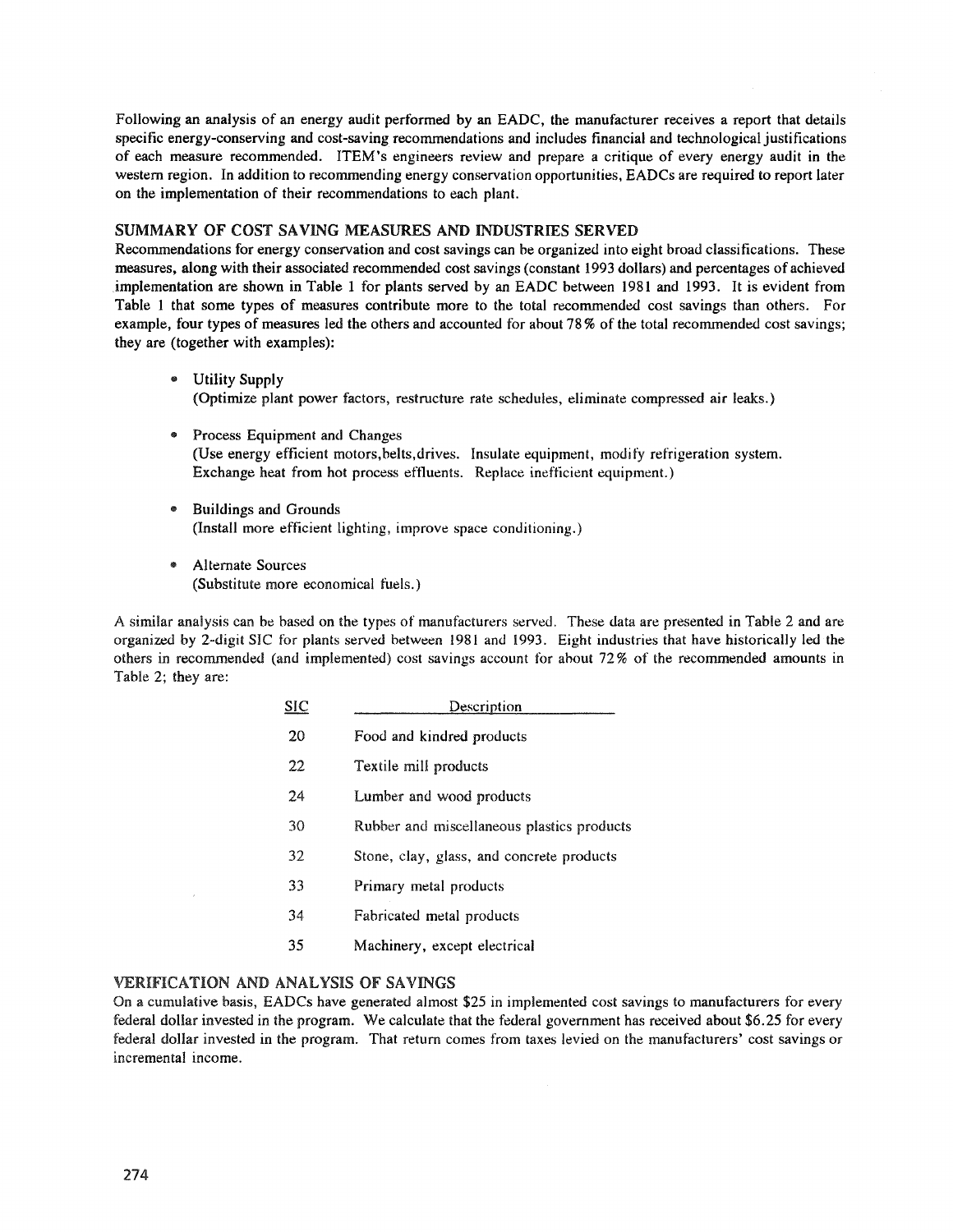How do we know those returns are correct? Recently we studied implementation results reported by EADes from energy audits of 355 small and medium-size manufacturing plants. Then we interviewed all 355 manufacturers at their plants to learn more about their implementation.

Here is a summary of part of what we found:

- Over 92% of these plants had implemented some recommendations of EADCs and were indeed saving money, as well as conserving energy.
- About 90% agreed with all or most of the conclusions stated in their audit reports, and the other 10% agreed with some conclusions.
- Almost 60% of the recommendations had been implemented or would be within two years.
- A little more than 54% of the cost savings recommended had been implemented or would be within two years.
- The perception of principal benefits received and the reason for not implementing depend partially upon who sees the report.
- The largest perceived benefits are associated with a revelation or confirmation of energy inefficiencies and with a reduction of costs.
- @ Aiding decisions to instaH new equipment and convincing management of profitability are the two other most common benefits cited.
- @ The reason most responsible for not impletnenting an EADC's recommendations is financial risk, but unacceptable plant risk was a close second. Corporate officers and plant managers are more likely to reject recommendations for those reasons or because of schedule changes. (About 89% of EADCs' audit reports are seen by a corporate officer or plant manager or both.)
- An additional 14% of the recommended cost savings was in fact implemented more than two years after an energy audit.

Complete results of that study have been published as an ITEM report, and a summary was printed in the wellknown periodical, "Plant Engineering"l.

### ILLUSTRATIVE EXAMPLES

A few specific examples illustrate what is found among plants recently served:

- $\bullet$  A cement producer in Colorado saves over \$1.2 million/yr by converting a natural gas-burning kiln to coaL The plant realizes additional savings of nearly \$88,OOO/yr by reducing air infiltration to a preheater.
- @ An Oklahoma refiner and producer of natural and synthetic waxes saves nearly \$366,OOO/yr by improving the plant's steam system. Steam leaks and faulty steam traps were repaired; modifications were made to return condensate to the boiler; and steam and condensate lines were insulated. An additional \$5,200/yr in savings is also realized by replacing incandescent lamps with high-pressure sodium lamps.
- @ A manufacturer of pre-fabricated steel buildings and components in Texas saves \$24,000/yr by using capacitors to improve power factor. Implementation of a recommendation to change electric rate schedules produces another \$10,900/yr of savings. Repairing compressed air leaks yields \$1,000/yr in savings.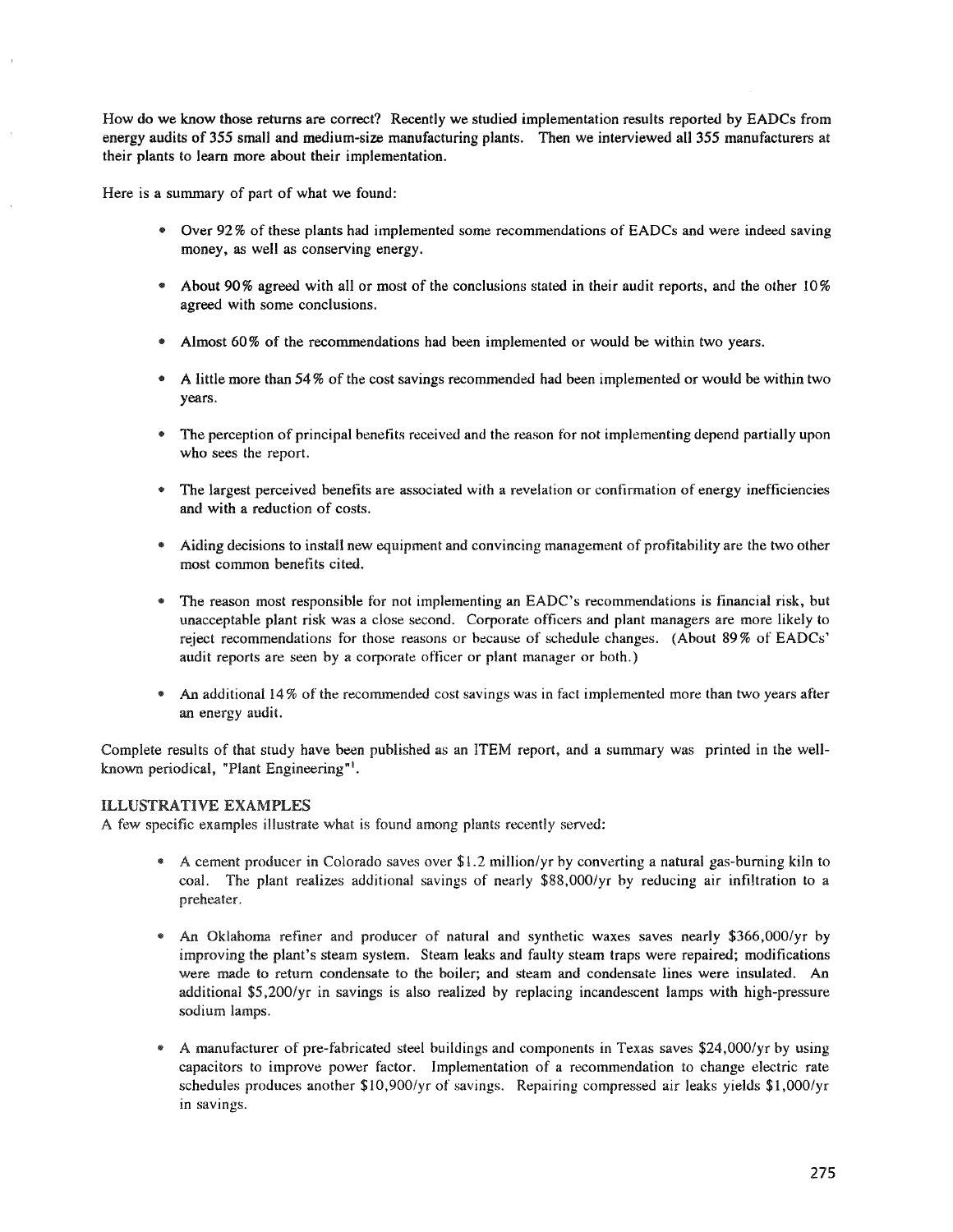- A producer of dimensional lumber in Oregon saves over \$28,OOO/yr by reducing the air/fuel ratio of its wood-fired boiler. Controlling fan speeds to the dry kilns saves another \$22,OOO/yr. Improving lighting efficiency saves \$12,400/yr and repairing compressed air leaks saves another \$3,600/yr. Increasing the efficiency of selected motor systems by measures such as replacing standard motors with high-efficiency motors at burn-out, using notched V-belts, and installing high torque drive belts and sheaves leads to savings of nearly \$3,600/yr.
- <sup>e</sup> A manufacturer of anodized and plated metal parts in Arizona saves \$60,OOO/yr by replacing electric resistance heating in plating and anodizing tanks with steam. Improving the lighting efficiency of the plant saves over \$1,IOO/yr. Installing shades over air conditioner condensers saves over \$400/yr and using synthetic lubricants adds \$360/yr in savings.

From first-hand experience we know that few if any of these energy-conserving or cost-saving recommendations would have been identified, analyzed, and implemented without the EADC. Small and medium-size manufacturers seldom have the time to do that work, and they are skeptical of those who offer to help for a fee or share of the savings. After an EADC has objectively done the initial work, they are willing --even anxious-- to hire contractors or equipment suppliers. But the EADC is the key ingredient.

### SUMMARY

In summary, the profitability of investing in energy conservation by small and medium-size manufacturers, aided by the federal government's support through the EADes, is very good. Of course, manufacturers must still have access to the funds to be invested and they must have confidence that other aspects of the business climate will continue to be favorable.

The relatively high implementation rates and excellent financial returns also provide a tribute to the manufacturers' confidence in the EADCs' recommendations and to their willingness to invest when the risks appear to be welldefined and manageable.

These results also demonstrate one means to improve the future competitiveness of the nation's small and mediumsize manufacturers. Given practical and specific opportunities to lower costs without sacrificing output or quality, manufacturers as a group will take many of the actions needed to achieve the gains. When the federal government strengthens manufacturers' confidence by providing the information effectively, the results can be highly beneficial to the manufacturers, to the government, and to the nation as a whole.

#### REFERENCES

1 F. William Kirsch and William J.. Clark III, "And the Survey Said: Energy Conservation Audits Help Most Manufacturers Save Money, Reduce Inefficiencies" Plant Engineering, September, 1994, p. 80.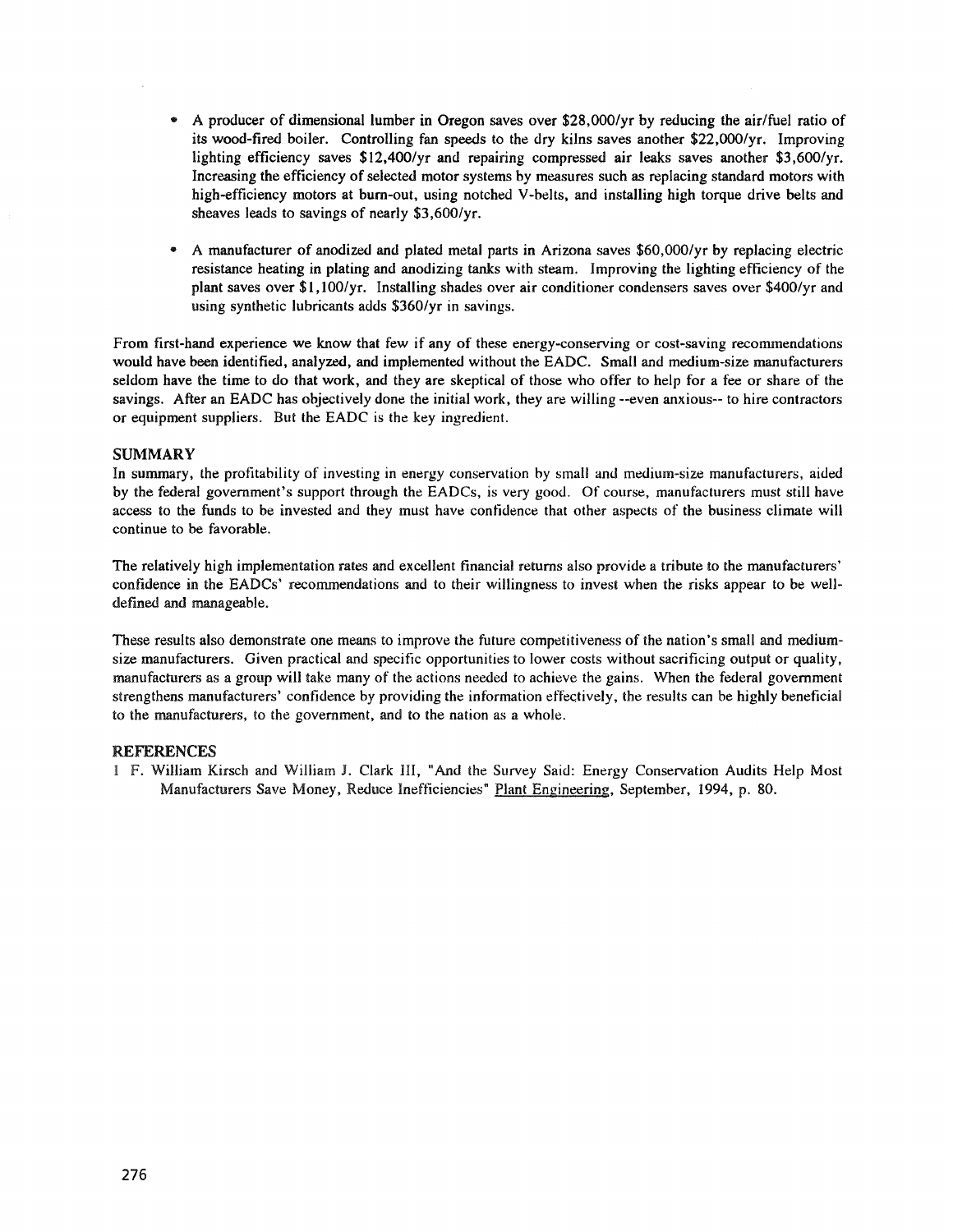| Measure                          | Cost Savings Recommended<br>$(\sqrt[6]{ year)$ | %<br>Implemented |
|----------------------------------|------------------------------------------------|------------------|
| Combustion                       | 24,417,165                                     | 49.3             |
| Steam System                     | 7,637,206                                      | 68.5             |
| <b>Utility Supply</b>            | 29,269,946                                     | 60.6             |
| Scheduling and Shipping/Handling | 10,674,654                                     | 53.3             |
| Process Equipment and Changes    | 48,945,438                                     | 48.2             |
| <b>Buildings and Grounds</b>     | 45,445,014                                     | 59.6             |
| Cost Savings Unrelated to Energy | 1,478,570                                      | 21.8             |
| Alternate Sources                | 36,771,243                                     | 24.4             |
| TOTAL                            | 204,639,236                                    | 49.2             |

Table 1 Cost Savings Recommended and Implemented in Broad Classifications (1981-1993)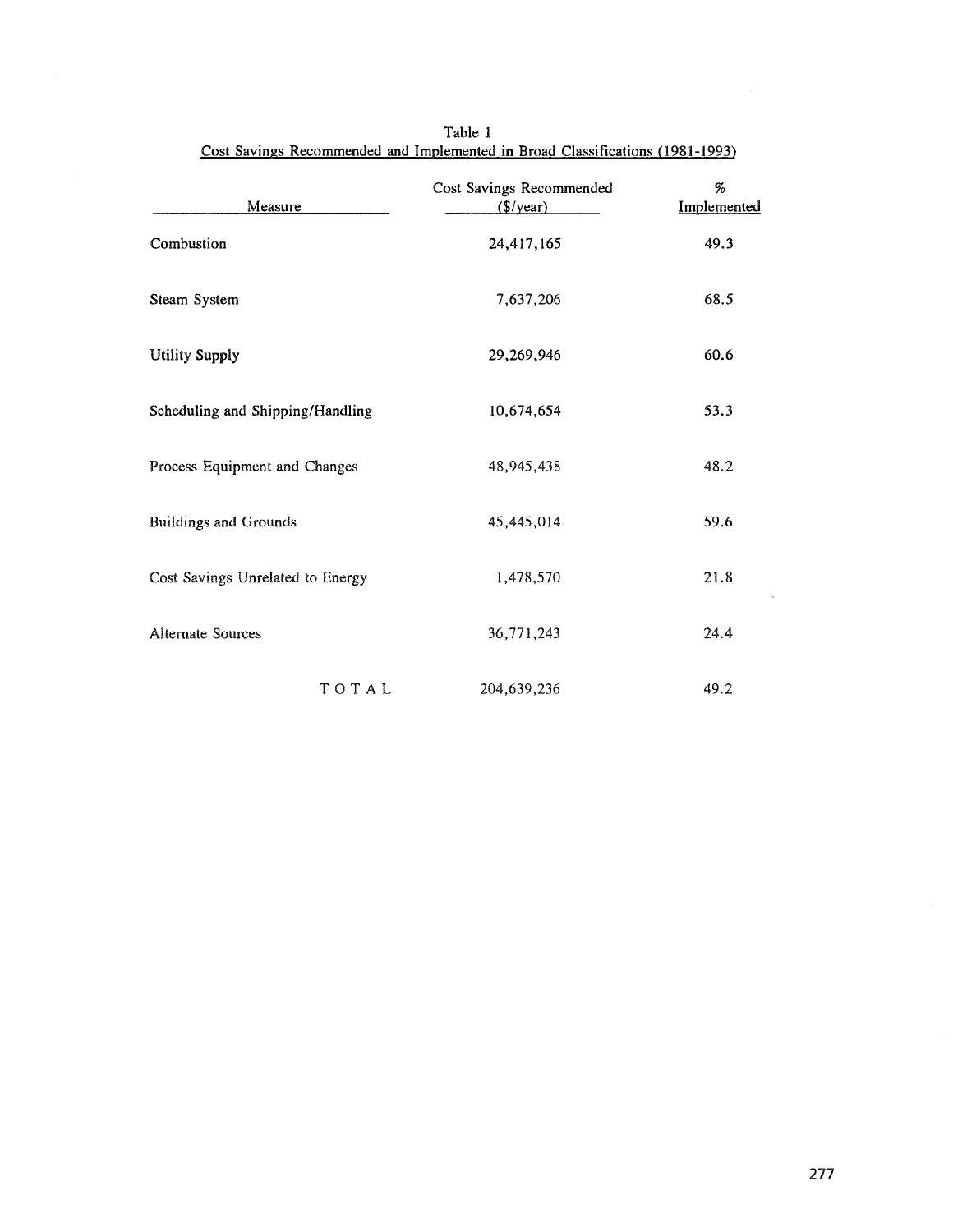| <b>SIC</b> | Industry                                          | No. Plants<br>Served | Cost Savings Recommended<br>$$$ /year) | %<br>Implemented |
|------------|---------------------------------------------------|----------------------|----------------------------------------|------------------|
| 20         | Food and kindred products                         | 546                  | 26,389,138                             | 45.3             |
| 22         | Textile mill products                             | 209                  | 20,179,667                             | 53.9             |
| 23         | Apparel and other textile products                | 153                  | 3,074,623                              | 57.5             |
| 24         | Lumber and wood products                          | 214                  | 13,588,321                             | 42.9             |
| 25         | Furniture and fixtures                            | 110                  | 3,515,249                              | 57.5             |
| 26         | Paper and allied products                         | 222                  | 11,622,864                             | 42.0             |
| 27         | Printing, publishing, and allied industries       | 192                  | 5,056,949                              | 51.8             |
| 28         | Chemical and allied products                      | 195                  | 10,903,931                             | 54.2             |
| 29         | Petroleum and coal products                       | 35                   | 2,454,347                              | 56.2             |
| 30         | Rubber and miscellaneous plastics products        | 423                  | 16,445,568                             | 51.9             |
| 31         | Leather and leather products                      | 30                   | 1,018,838                              | 65.5             |
| 32         | Stone, clay, glass, and concrete products         | 157                  | 20, 161, 694                           | 32.0             |
| 33         | Primary metal products                            | 257                  | 15,384,450                             | 50.3             |
| 34         | Fabricated metal products                         | 562                  | 20,304,936                             | 55.9             |
| 35         | Machinery, except electrical                      | 443                  | 13,999,825                             | 55.5             |
| 36         | Electrical equipment and supplies                 | 257                  | 8,889,156                              | 50.6             |
| 37         | Transport equipment                               | 174                  | 5,900,974                              | 59.5             |
| 38         | Measuring, analyzing, and controlling instruments | 117                  | 3,122,938                              | 49.8             |
| 39         | Miscellaneous manufacturing industries            | 77                   | 2,625,772                              | 52.5             |

 $\sim$ 

Table 2<br>Cost Savings Recommended and Implemented by Each Industry (1981-93)